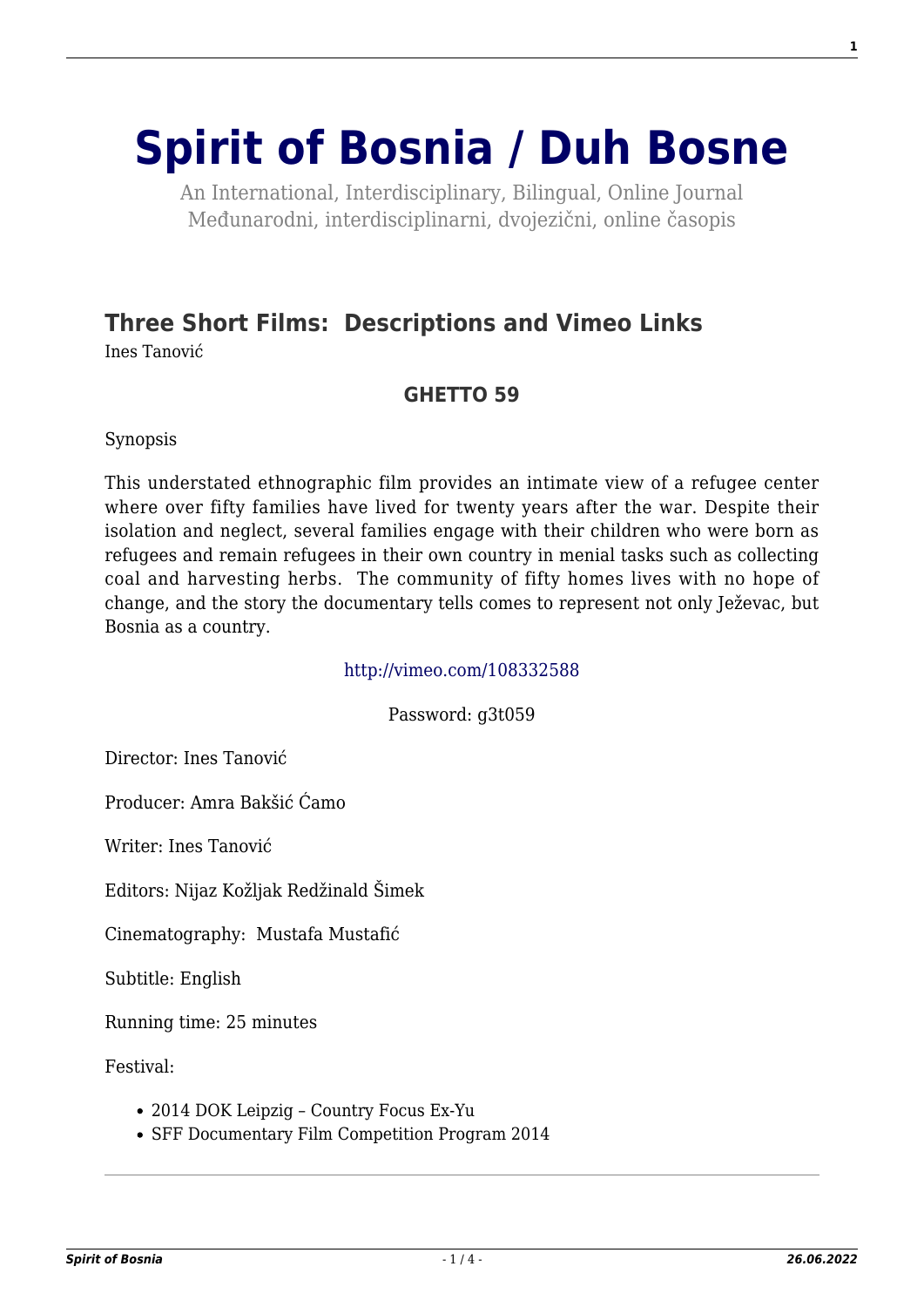# **A DAY ON THE DRINA**

#### Synopsis

In August 2010, during the repair of the turbines of the hydroelectric power plant Bajina Bašta, body remains of more than 250 incomplete skeletons were found in the mud of the artificial lake Perućac; the remains belong mostly to Bosniaks slaughtered by members of the army of Republika Srpska in Višegrad and its surrounding area in the period of 1992/95. The forensic team is racing against time because the Republic of Serbia threatens to release water from the dam and flood the lake again, after which a terrible war crime would again disappear under water.

"In this cinema vérité film without words, the Bosnian director follows the ordinary workers' day. Their job ultimately shapes the destiny of thousands who are still waiting to bury their loved ones murdered in the last war. The author is equally involved and calm and observant, leaving room for contemplation." Rada Šešić

#### <http://vimeo.com/73621673>

Password: rijeka

Director: Ines Tanović

Producer: Alem Babić,

Cinematographer: Almir Đikoli

Editor: Nijaz Kožljak

Script: Ines Tanović

Subtitle: English

Runtime: 17 min.

#### Festivals:

- Sarajevo Film Festival 2011. Competition documentary program
- Ljubljana International Short Film Festival 2012.
- ZAGREBDOX 2012 Regional competition
- Krakow film festival 2012 Short film competition
- South East European Film Festival, Los Angeles 2012 Short program
- Internationales Film Festival Innsbruck Sud.Ost.Europa program
- Herceg Novi Film Festival Montenegro Film 2012 Competition documentary program
- Mediteran Film Festival Siroki Brijeg 2012 Competition program
- Screening at the Frontline Club in London 10.09.2012.
- 21th edition of our European Film Festival dokumentART German Polish program 17-20.11.2012.
- Itching Scratching film festival 1.-2.11.2013. Aarhus / Denmark
- Culturescapes Balkan/Neues Kino Basel, November-December 2013 (screened in the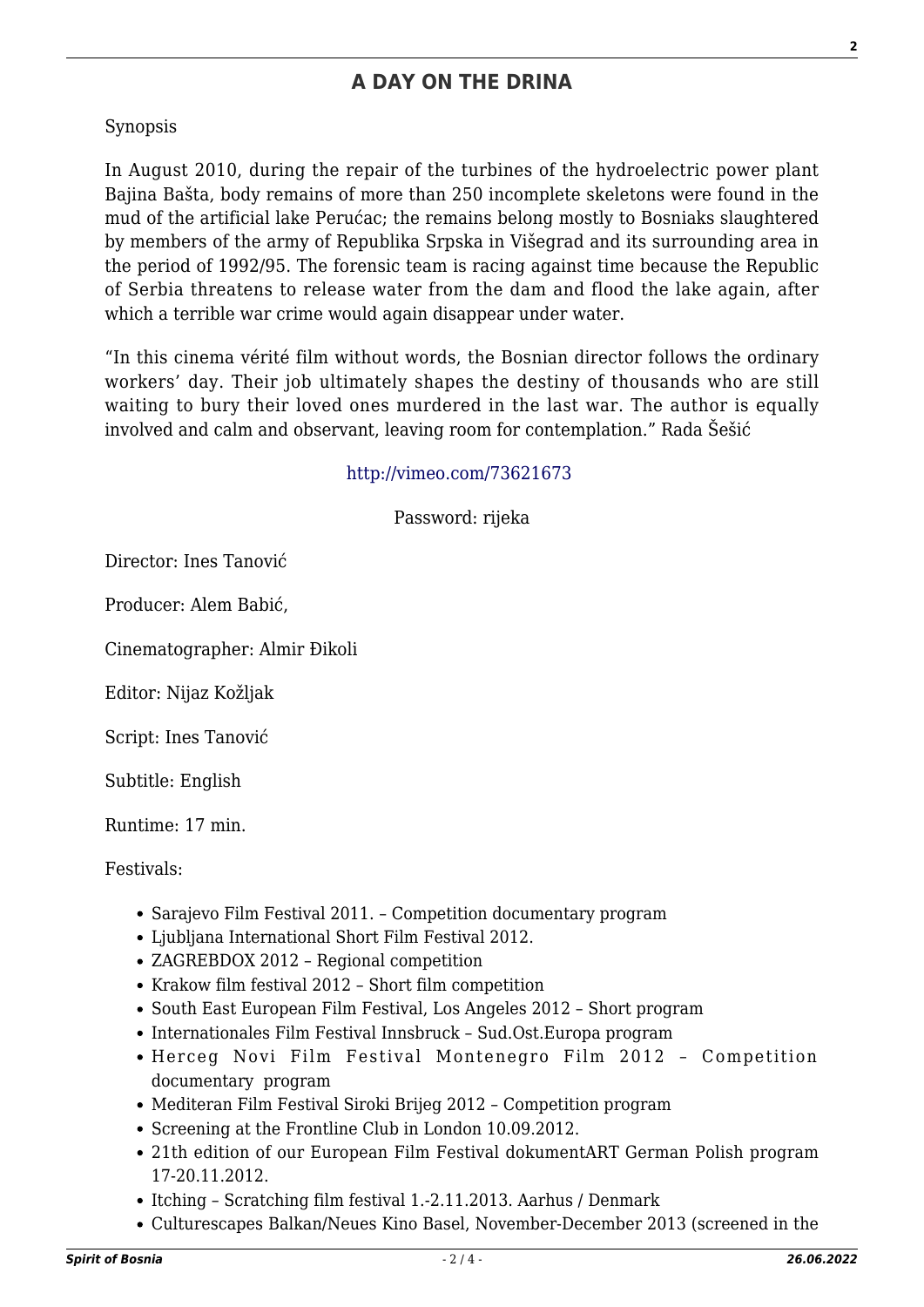framework of Human Rights Sarajevo). Screened in Basel, Genf, Bern, Chur, Zurich – Schweiz

- Leipzig festival 2014
- Nordisk festival 2014

Award:

BIG STAMP for Best Film in Regional Competition Program ZagrebDox 2012.

# **STARTING OVER**

#### Synopsis

The short film featured in an omnibus with four other directors titled "Some Other Stories" (Neke Druge Priče) sharply captures the microaggression of an international worker in a wartorn country. Haris, a Bosnian man, is in love with Heder, a Holland girl working with the European Commission in Sarajevo. While Heder thinks she is in love with Haris, when she learns that she is pregnant, she makes a calculated decision not to tell him about the pregnancy. The story re-examines the conflict between Haris's deep attachment and Heder's love game, which only occasionally exceeds the boundaries of mere erotic pleasure.

#### <https://vimeo.com/21274980>

Password: amigos2010

Director: Ines Tanovic

Screenwriter: Ines Tanovic

Cinematography: Erol Zubcevic

Cast: Fedja Stukan, Nina Violic, Jasna Beri, Emir Hadzihafizbegovic, Aleksandar Seksan

Subtitle: English

Running time: 20 minutes

Awards:

- Athens (Panorama of European Cinema), Best Film Award
- Pula (FEDEORA Award, Federation of European & -Meditorenian Film Critics)
- Palic, Special mention
- Herceg Novi, Special Jury Award
- Vrnjacka Banja, third award for screenplay
- Portoroz, costume designer (for Slovenian segment)